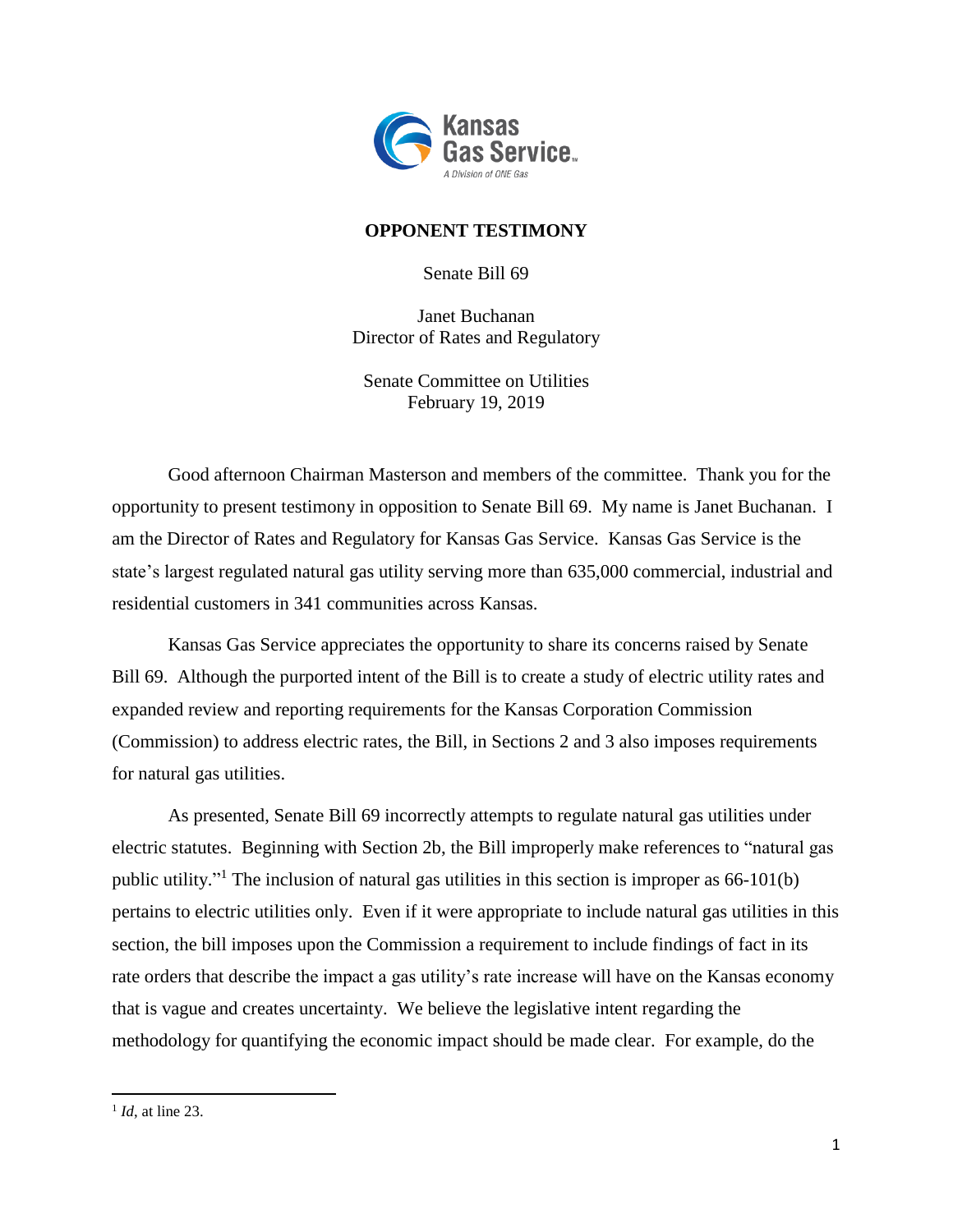economic impact findings of fact include the direct, indirect and induced effects? Will this economic impact include jobs created directly and through contractors and suppliers? Will it include how the earnings of employees create induced earnings in the economy through retail activity?

As it relates to Section 3, Kansas Gas Service's primary concern is the direct result of the Bill's addition of requirements for the annual report the Commission files with the legislature. The Bill requires that the Commission provide an explanation of any approved rate increases which exceed the consumer price index.<sup>2</sup> This requirement serves to create a new *per se* standard of reasonableness that establishes the "consumer price index" as the reasonable measure and ceiling for a rate increase. This measurement criteria conflicts with the existing statutory standard that requires utilities to provide utility service at "just and reasonable rates, charges and exactions." See, K.S.A. 66-101b and 66-1,202 (Every electric/natural gas public utility... shall be required to furnish reasonably efficient and sufficient service and facilities for the use of any and all products or services rendered, furnished, supplied or produced by such electric/natural gas public utility, to establish just and reasonable rates.)

The use of the consumer price index as a measure of reasonableness does not address the legitimacy of the actual costs that may have been expended above consumer price index to provide safe and reliable service and to meet specific state and federal regulatory requirements. Additionally, it does not provide natural gas utilities with the ability to schedule safety sensitive work and/or general maintenance.

Finally, to the extent that it is the intent of this Bill to also study and address the legitimacy of natural gas utility rates in Kansas, Kansas Gas Service objects to the inclusion on the grounds that such inclusion is unnecessary. As shown in the following chart, the average bill paid by the residential customers of Kansas Gas Service have been consistently lower than the bill paid 10 years ago.

 $\overline{\phantom{a}}$ 

 $<sup>2</sup>$  Id, at page 5, lines 34-37.</sup>